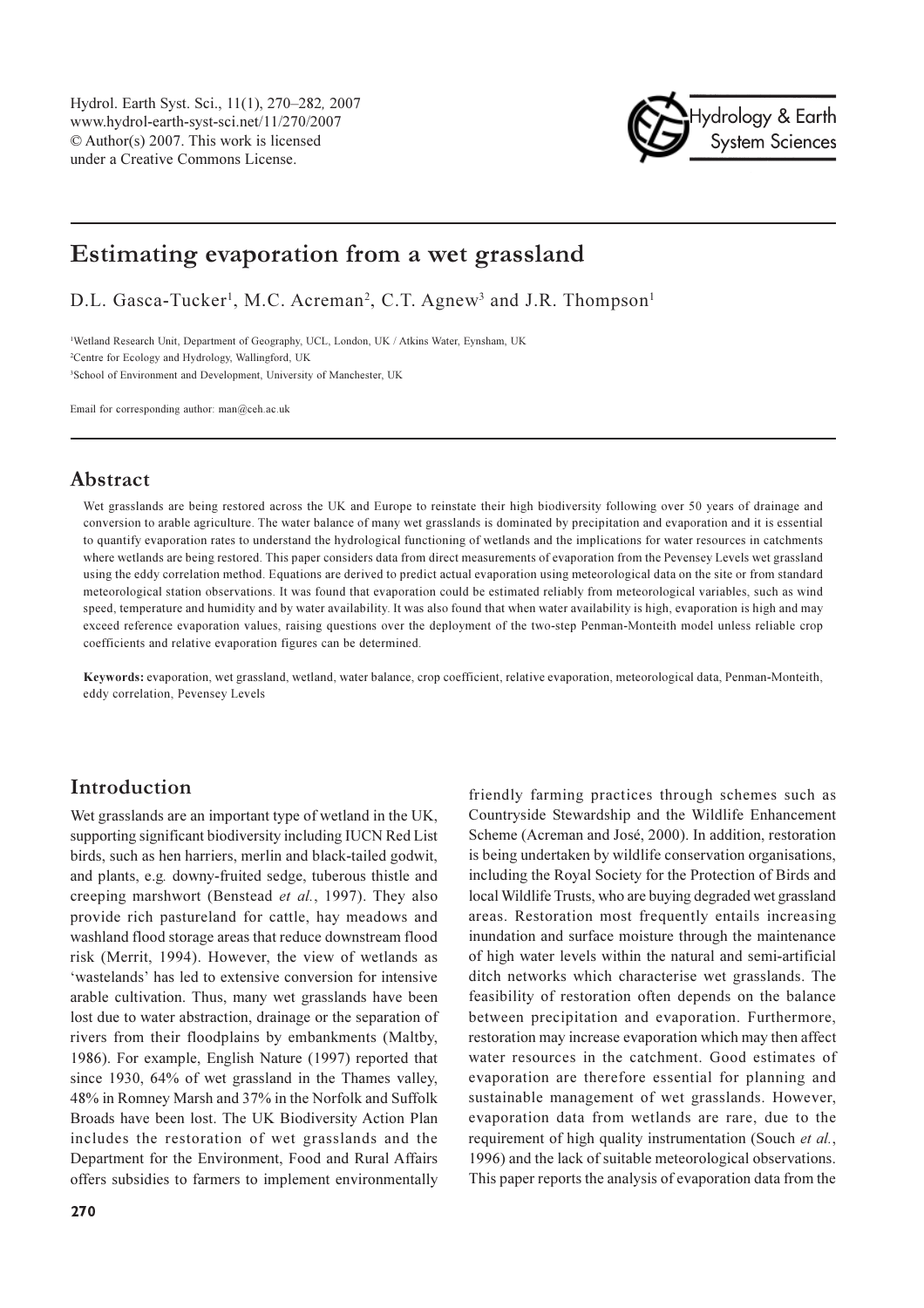Pevensey Levels wet grassland in East Sussex, UK, and its relationship to meteorological data from weather stations. The results provide an operational method for estimating evaporation from these wetlands. The term evaporation, in this context, includes all water vapour flux to the atmosphere from the land, including open water, transpiration from leaves and evaporation from bare soil.

# **Estimating evaporation**

In the UK, six methods of varying complexity are commonly used to obtain estimates of evaporation for wetlands. These are summarised in Table 1. Specific equipment has been designed for calculating evaporation, such as the Hydra (Shuttleworth et al., 1988), which is based on the eddy correlation method. Acreman et al. (2003) used the Hydra to determine evaporation from a wet grassland on Tadham Moor in south-west UK, which reached around 3.5 mm day<sup>-1</sup> in summer. Gardner (1991) recorded evaporation rates of up to 5.5 mm day<sup>-1</sup> from Yarnton Mead, Oxford, also using a Hydra. Gavin and Agnew (2003) deployed a Bowen ratio station on the North Kent Marshes, UK, and determined an evaporation rate of 2.6 mm day<sup>-1</sup>. However, such specialised instruments are normally too expensive and time-consuming for operational use by government and NGO conservation agencies and remain largely research tools.

The water balance method has been applied to many wetlands worldwide, but has been criticised (Acreman, 2005) as the residual term in a water balance may be significantly affected by inaccurate estimation of the other components, such as groundwater flow and the different time-scales over which hydrological variables change. The evaporation tank, or pan, has been a standard item at meteorological stations worldwide for the past century (WMO, 1966). It provides an estimate of 'open-water evaporation', unlike wetlands which although partly flooded are dominated by vegetation. Tanks and pans are therefore considered unrepresentative of natural wetland conditions and are prone to overestimation (Van Keulen and Wolf, 1986).

The most widely used method for estimating evaporation in hydrological studies is to apply a formula, such as the Penman (1948) equation or derivatives, to meteorological data (net radiation, temperature, wind speed and humidity in the boundary layer) collected from a weather station on the wetland itself or a nearby non-wetland site. However, the wider applicability of this method is limited due to the lack of a dense national monitoring network. The Penman formula assumes that the evaporating surface is short grass of uniform height, completely shading the ground, actively growing and adequately supplied with water, to compute reference potential evaporation (PEt<sub>ref</sub>). Its application

| Method                                             | Technique                                                                                                                                  | Advantages                                                                              | Disadvantages                                                                                                                    |
|----------------------------------------------------|--------------------------------------------------------------------------------------------------------------------------------------------|-----------------------------------------------------------------------------------------|----------------------------------------------------------------------------------------------------------------------------------|
| Measurement of<br>water vapour flux                | Eddy correlation                                                                                                                           | Direct measurement of evaporation<br>over short time scales (e.g. 20 mins)              | Expensive to apply, difficult to apply<br>under high humidity.                                                                   |
| Energy balance                                     | Bowen ratio station                                                                                                                        | Direct measurement of evaporation<br>processes over short time scales<br>(e.g. 20 mins) | Relies on accurate estimation of all<br>elements of the energy balance,<br>point estimates, model assumptions<br>often violated. |
| Water balance                                      | Calculation of the other compo-<br>nents of the water balance<br>(rainfall, inflow, outflow) where<br>evaporation is equal to the residual | Areal estimate, does not require<br>direct measurement of evaporation                   | Relies on accurate estimation of all<br>other water balance components,<br>scaling problems.                                     |
| Measurement of<br>evaporation volume               | Evaporation tank/pan                                                                                                                       | Data available worldwide                                                                | Provides open water evaporation<br>only; construction and site influence<br>results.                                             |
| Empirical formulae<br>using meteorological<br>data | Reference equation<br>(e.g. Penman-Monteith)                                                                                               | Uses routinely collected meteorol-<br>ogical data such as wind speed and<br>temperature | Provides potential evaporation only;<br>unreliable for periods of 1 day or<br>less unless full energy balance<br>computed.       |
| Soil moisture<br>accounting model                  | <b>MORECS, MOSES</b><br>(based on Penman-Monteith)                                                                                         | Available for all UK from<br>Meteorological Office                                      | Average values for large areas with<br>heterogeneous land types; high cost.                                                      |

Table 1. Methods of estimating evaporation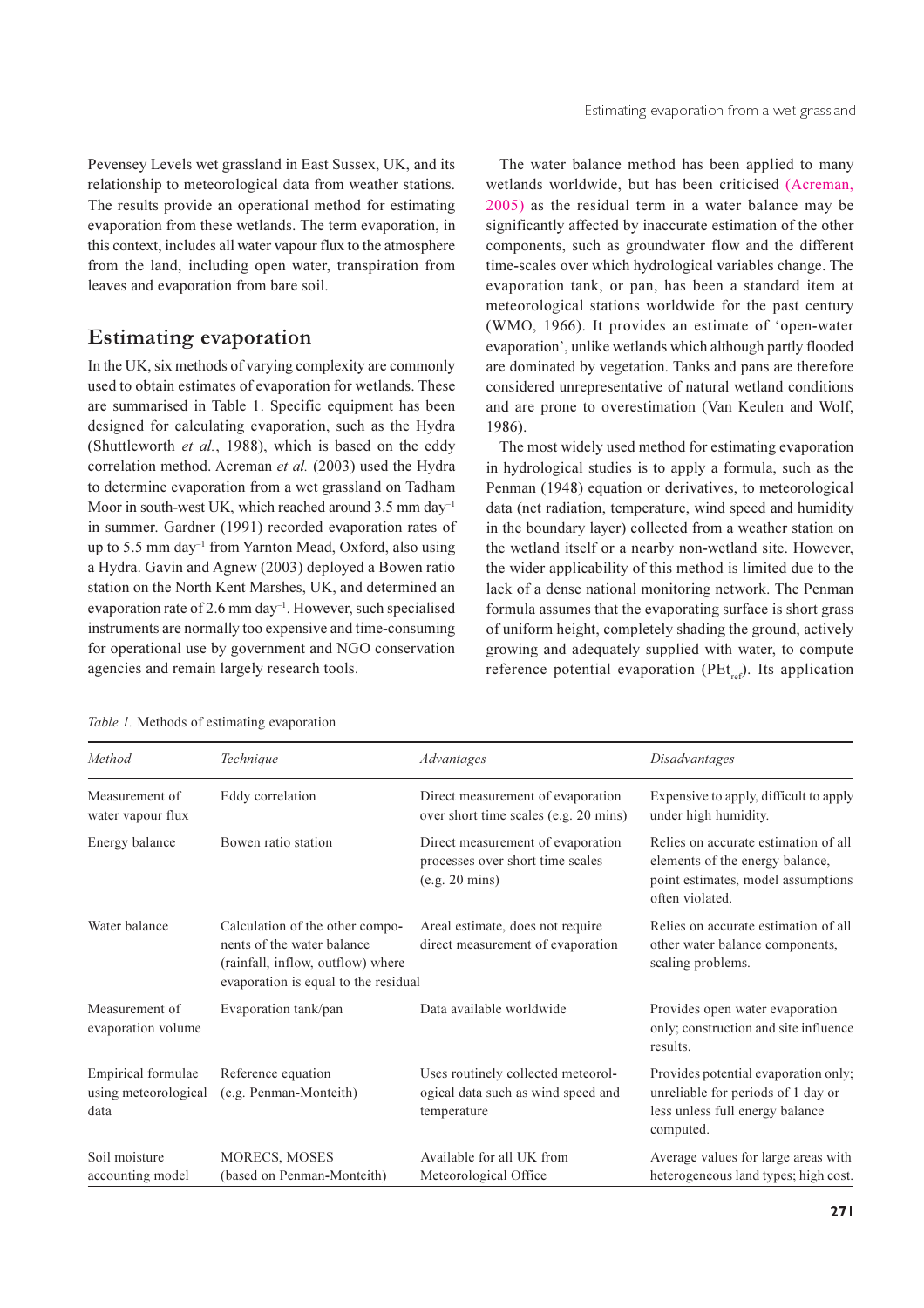therefore becomes questionable for different heterogeneous vegetation or when the vegetation experiences water stress, since the rate of actual evaporation will be less if soil water supply is restricted (Wallace, 1991).

In recent years, the Penman-Monteith method (Monteith, 1965) has superseded that of Penman, giving more consistent PEt<sub>re</sub> evaporation estimates and has been shown to perform better than other reference methods when compared with lysimeter data (Chiew et al., 1995). However, the equation requires values of the canopy physiology (including stomatal characteristics, their size, distribution and the proportion of each day during which they are open) and aerodynamic turbulence (Dolman, 1992), which are not widely available. This information can be taken from the literature, such as Cain (1998) who suggests that aerodynamic resistance  $(r<sub>s</sub>)$ is related to crop height and a fixed canopy resistance (r) of 70 sm<sup>-1</sup>. In wet grasslands, which are actively grazed. grass height is close to 0.12 m and Lansley (1998) found a value of  $r_c = 70 \text{ sm}^{-1}$  to be appropriate for the Pevensey Levels.

Several coefficient-based evaporation models have been proposed, but none specifically for wetlands. The Ministry of Agriculture, Fisheries and Food (1967) suggests a model based on evaporation determined by the Penman method, combined with an index of wetness relative to soil field capacity. As the soil dries out, actual evaporation (AEt) is reduced relative to PEt<sub>ref</sub>. A similar approach is employed by the Food and Agriculture Organisation of the United Nations (FAO) in its CROPWAT model (Smith, 1992), although PEt<sub>ref</sub> can be obtained from the Makkink, Blaney-Criddle, Penman or Pan evaporation methods (Doorenboos and Pruitt, 1977).

Operating authorities in the UK have tended to employ regional estimates such as those provided by the Meteorological Office Rainfall and Evaporation Calculation System (MORECS), now replaced by the Meteorological Office Surface Exchange Scheme (MOSES<sup>1</sup>). In MORECS, the Penman-Monteith equation is applied to net radiation, temperature, vapour pressure and wind speed data from meteorological stations across the UK. Objective interpolation is employed to obtain  $40 \times 40$  km grid square values of PEt<sub>crop</sub> by employing appropriate values of  $r<sub>s</sub>$  and r under conditions of adequate water supply. AEt can then be calculated based on PEt<sub>cron</sub>using a soil moisture extraction model by progressively reducing the actual rate of water loss from the potential value to zero, as the available moisture decreases from field saturation to zero (Hough et al., 1997). The major draw-back of this approach is that

most squares include a heterogeneous set of land cover types including wetlands, arable land, forest and urban areas.

# Crop coefficients and relative evaporation

Crop coefficients and relative evaporation indices have emerged as the main means of addressing indirect measurement of evaporation. The word 'crop' is used because the primary application has been to estimate water needs of different crop types, such as rice, by irrigation engineers. In this paper, a crop type can be wet grassland vegetation.

In the two-step model proposed by FAO (Smith, 1992), crop potential evaporation (PEt<sub>crop</sub>) is firstly calculated from a reference evaporation rate ( $PEt_{ref}$ ), where

$$
PEt_{\text{crop}} = PEt_{\text{ref}} \times kc \tag{1}
$$

and kc is a coefficient specific to crop or vegetation type (see Doorenbos and Pruitt, 1977). Secondly, actual evaporation (AEt) is calculated from PEt<sub>crop</sub> according to soil moisture characteristics (Smith, 1992). Throughout this paper the term relative evaporation (RE) is employed to distinguish the latter coefficients, based on hydrological parameters, to those based on crop type, where

$$
AEt = RE X Petcro \t(2)
$$

Coefficients for numerous crop types, crop development stages and soil moisture scenarios have been developed. As an example, WMO (1966) suggested multiplying evaporation data by a crop coefficient of between 0.67 and 0.81 to estimate potential wetland evaporation. However, in reality observed crop coefficients are more erratic than the smooth curves generally suggested (Agnew, 1991) and the need for these further levels of empiricism is a clear indication of the limitations of the fundamental approach of beginning with PEt and trying to correct it to obtain actual evaporation (Wallace, 1991). Few crop coefficients have been proposed for wet grassland environments.

Most wetland studies have focused on relative evaporation (RE) since meteorological data have been collected from the wetland site rather than from a site with idealised standard conditions. For example, Acreman et al. (2003) compared direct measurement of evaporation (AEt) by eddy correlation on the Tadham Moor wet grassland with the potential (PEt) from the Penman equation applied to meteorological data from an Automatic Weather Station (AWS) on the site. In this case, AEt was 10% higher, implying an RE of 1.1. Agnew and Gavin (2000) calculated

<sup>&</sup>lt;sup>1</sup>http://www.metoffice.com/research/nwp/publications/nwp\_gazette/  $mar<sub>03/moses</sub>$  html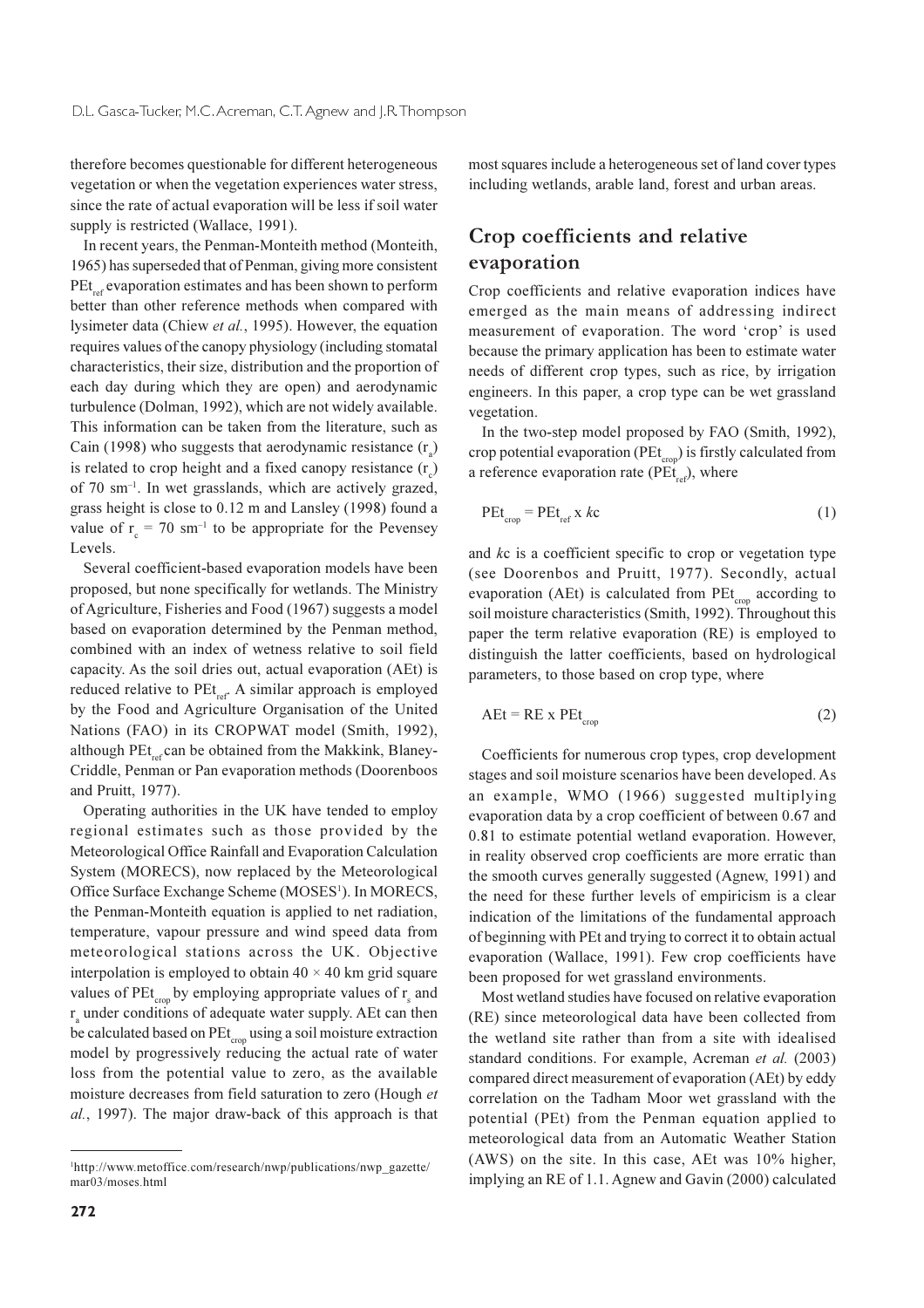RE of 1.15 for wet grasslands in north Kent, England, using an AWS and a Bowen ratio station, while Brereton et al. (1996) suggest a much higher value of 1.5 for mid-latitudes.

The applicability of existing MAFF, CROPWAT and MORECS crop-based evaporation models in wetland environments is limited by the fact that although these account for the effects of water stress on AEt, they preclude the effects of soil saturation, a common feature of wetland hydrology. Studies by Priestley and Taylor (1972) and Crundwell (1987) have suggested that where the soil surface is saturated, or open water areas are associated with some aquatic vegetation cover, AEt may proceed at a rate greater than that estimated on the basis of the reference evaporation. These findings are not consistent with traditional models, where the AEt is defined as that which is "equal to or smaller than reference evapotranspiration" (Doorenboos and Pruitt, 1984). Priestlev and Taylor (1972) suggested that  $AEt =$ 1.26 PEt in wetland environments, although Crundwell (1987) has identified the species-dependence of this factor, reporting factors as high as 2.5 and 3.1 for Typha latifolia and Potomogeton nodosus respectively. The fact that these coefficients are in excess of unity are based on the theoretical premise that the rate of evaporation from a vegetated body of water will proceed at a rate which will include both direct evaporation from the water and transpiration from the vegetation. Transpiration from the vegetation will be close or equal to the maximum reference rate possible at the given energy input, since water availability will not be limiting.

Evaporation from the open water area will be superimposed upon the potential rate, making AEt greater than that predicted on the basis of PEt alone. In these situations some measure of open water evaporation may be required for the accurate calculation of AEt.

# The Pevensey Levels wetland

The Pevensey Levels are a characteristic lowland wet grassland lying between Eastbourne and Bexhill-on-Sea, in East Sussex, UK (Fig. 1). The wetland is the result of progressive reclamation of salt marshes and mudflats since the Middle Ages. It is used mainly for grazing, although at least 20% of the area is presently in arable cultivation. The wetland is also highly important in nature conservation terms, illustrated by its Site of Special Scientific (SSSI) status and the designation of two areas as National Nature Reserves (NNRs). The Pevensey Levels are also a candidate Ramsar site under the International Convention on Wetlands.

The primary tool for management of the wetland for both agriculture and conservation stakeholders is the control of ditch water levels, through sluices and pumps. In terms of evaporation, ditch water level records are of interest since they provide an historical measure of water availability over the wetland. The ideal water level regimes for agriculture and conservation are different (Fig. 2): high ditch water levels promoting surface flooding are required to attract wading birds, whilst agricultural objectives rely on low water



Fig. 1. Location map showing the the Pevensey Levels wetland, including the wetland boundary, defined by the 5-m contour, major channels and the area of the wetland on which the work in this paper focuses. The black dot indicates the location of the study area (Reproduced from Jennings and Smythe, 1990).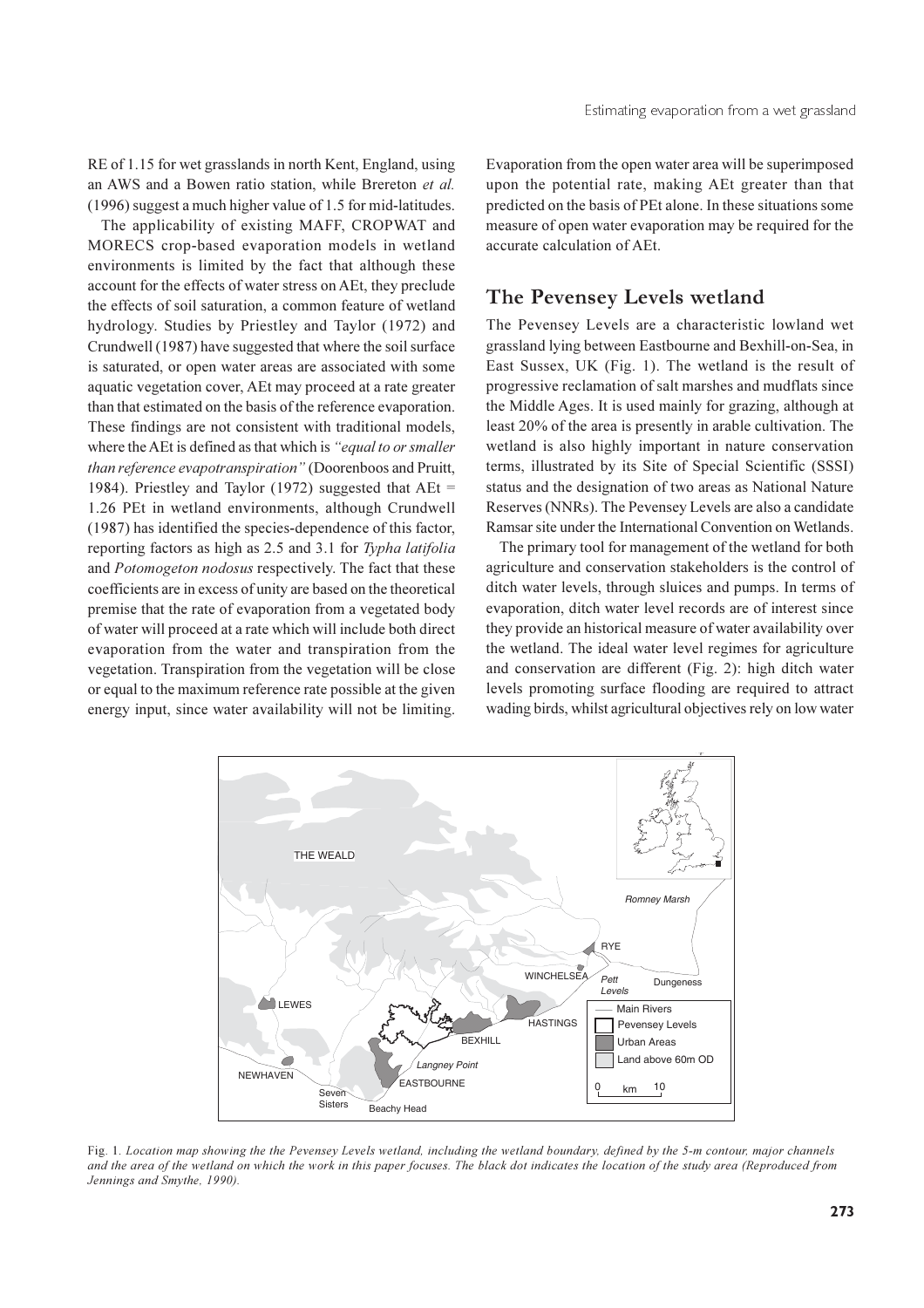

Fig. 2. Idealised water level regimes on an annual basis for agriculture ( —–) and conservation ( ……… ), and the compromise level proposed by a Wildlife Enhancement Scheme on the Pevensey Levels (-  $\qquad$  )

levels for drainage to limit surface flooding which reduces soil productivity.

On the Pevensey Levels, pumping stations have been instrumental in reducing the areal extent of surface flooding on an annual basis and creating hydrological conditions suitable for agriculture, but with a consequent reduction in the conservation value of the wetland. In recent years this has prompted attempts to restore the wetland by introducing a Wildlife Enhancement Scheme (WES). The WES provides financial incentives for higher target ditch water levels (Fig. 2), without openly advocating surface flooding which is considered unmanageable by the farming community.

# Estimation of evaporation on the **Pevensey Levels**

Interest in evaporation on the Pevensey Levels stems from it being the main process of water loss from the wetland and this may be increased by wetland restoration. Water balance calculations conducted by Douglas (1993), Loat  $(1995)$  and Gasca-Tucker  $(2005; Fig. 3)$  have identified the importance of evaporation at the whole wetland scale. The analysis of four estimates of evaporation is described in Table 2.



Fig. 3. Monthly water balance of the Pevensey Levels showing dominance of rainfall and evaporation (Gasca-Tucker, 2005)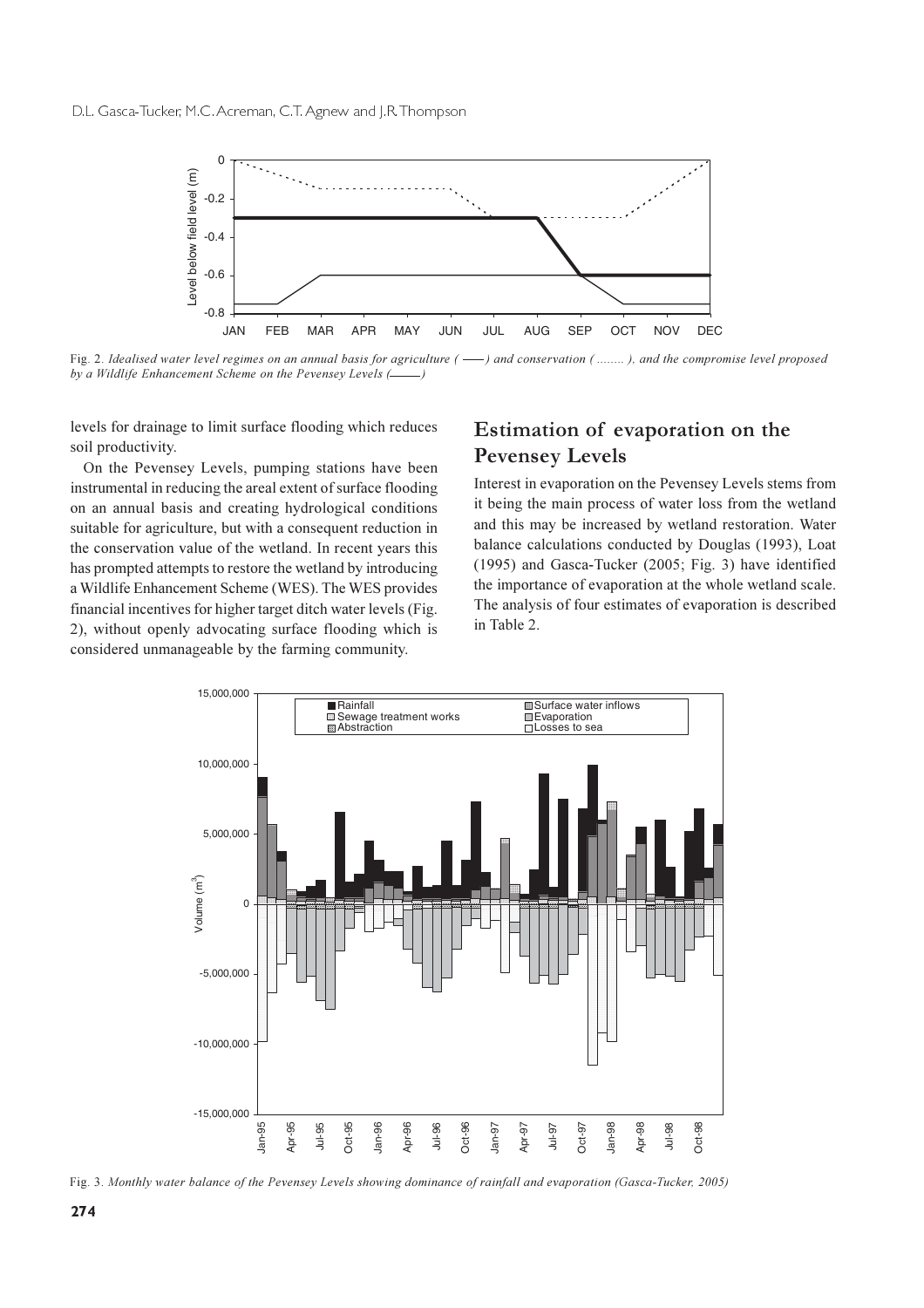Table 2. Estimates of evaporation used in the study.

| Instrumentation                                                                            | Method                  | <i>Nnomenclature</i>            |
|--------------------------------------------------------------------------------------------|-------------------------|---------------------------------|
| Evaporation pan at a local meteorological station on the edge<br>of the wetland (Horseeve) | Evaporation pan         | $AEt_{\text{rank}}$             |
| Meteorological Office standard meteorological station at Horseeye                          | Penman formula          | $\mathrm{PEt}_{\mathrm{Horse}$  |
| Didcot automatic weather station on the wetland                                            | Penman-Monteith formula | $PEt_{AWS}$                     |
| Institute of Hydrology Mk II Hydra on the wetland                                          | Eddy correlation        | $\mathrm{AEt}_{\mathrm{Hydra}}$ |

#### HORSE EYE METEOROLOGICAL STATION

The Horse Eye meteorological station has an aspirated Stevenson's screen containing wet and dry bulb thermometers, a Campbell-Stokes sunshine recorder, an anemometer mounted at 2 m height and a Symons-type evaporation tank ( $AEt_{\text{trab}}$ ). Data from all of these instruments are collected at 9 a.m. (GMT) on a daily basis, and are available from 1970. Grass potential evaporation (PE $t_{Horse}$ is calculated after Penman (1948) by

$$
E = (\Delta/\gamma H + E_a) / (\Delta/\gamma + 1)
$$
 (3)

H = 0.75 R<sub>a</sub> (0.16 + 0.62 *n*/*N*) – 0.95 
$$
\sigma T^4
$$
 (0.47 –  
0.075 e<sub>a</sub>) (0.17 + 0.83 *n*/*N*) (4)

$$
E_a = 0.35 (e_a - e_d) (1 + u_2 / 160.9)
$$
 (5)

Values for *n*,  $T(T = T_{max} + T_{min}/2)$  and  $u_2$  are provided by data from the meteorological station and values for  $R_a$ , N, 0.95  $\sigma T^4$ , e and e are taken from tables provided by the Ministry of Agriculture, Fisheries and Food Technical Bulletin No. 16 (1967).

For the calculation of open water evaporation  $(E_{O_{p_{\text{common}}}})$ and to account for the different albedo and aerodynamic properties of a water surface, the factors in Eqns. 3 and 4 are changed so that

H= 0.93 R<sub>a</sub> (0.16 + 0.62 *n*/*N*).... and E<sub>a</sub> = ....  
(0.5 + 
$$
u_2
$$
/160.9) (6)

In this paper, where Horse Eye grass potential evaporation  $(PEt_{Horse})$  or open water evaporation  $(Eo_{p_{\text{extreman}}})$  estimates are provided, the equations set out above have been used.

#### ON SITE AUTOMATIC WEATHER STATION

A Didcot Instruments' automatic weather Station (AWS) was deployed on the site from June 1997 to October 1998. The AWS measured net radiation, wet and dry bulb temperature, rainfall and wind speed. Soil heat flux plates were installed

initially but damage by short tailed voles nesting beneath the logger box meant the record was short and discontinuous. Reference evaporation PEt<sub>aws</sub> was calculated by the Penman-Monteith method proposed by the ASCE (1996) that assumes a fixed canopy resistance  $(r)$  of 70 sm<sup>-1</sup> and a crop height of 0.12m.

#### **ON-SITE HYDRA**

A Hydra Mk II was deployed on the wetland from June 1997 to October 1998. The Hydra comprises a fast-response cup anemometer, an infra-red absorption hygrometer, a fine wire thermocouple and a vertical sonic anemometer mounted on a sensor head at a height of 2.8 m above the ground surface, and is complemented by a net radiometer 1m above ground level. These sensors provide data regarding the vertical transfer of energy from one eddy to another away from the surface (Shuttleworth et al., 1988). Incoming energy is partitioned into sensible heat, latent heat and radiant energy, with latent heat being equivalent to the actual evaporation.

Fundamental technical limitations to the Hydra system require close scrutiny when choosing actual evaporation data for analysis. The infrared hygrometer does not operate when wet and gaps and inaccuracies in the data may arise when there is rain or dew on the hygrometer. The Hydra has an acceptance angle of 330° and winds from the other 30° have been shown in tests to underestimate evaporation by up to 10% (Shuttleworth et al., 1988). For control of the quality of actual evaporation data and because of these limitations, only days where no sensor malfunction occurred during diurnal hours  $(0900-2100)$  and where wind direction was within the acceptance angle were used in the analysis.

#### **INSTRUMENT SITING**

The Hydra and AWS were sited in a National Nature Reserve owned by the Sussex Wildlife Trust (Fig. 4), one of the least improved areas 2 km from the Horse Eye meteorological station. The large flat marsh landscape meant there was no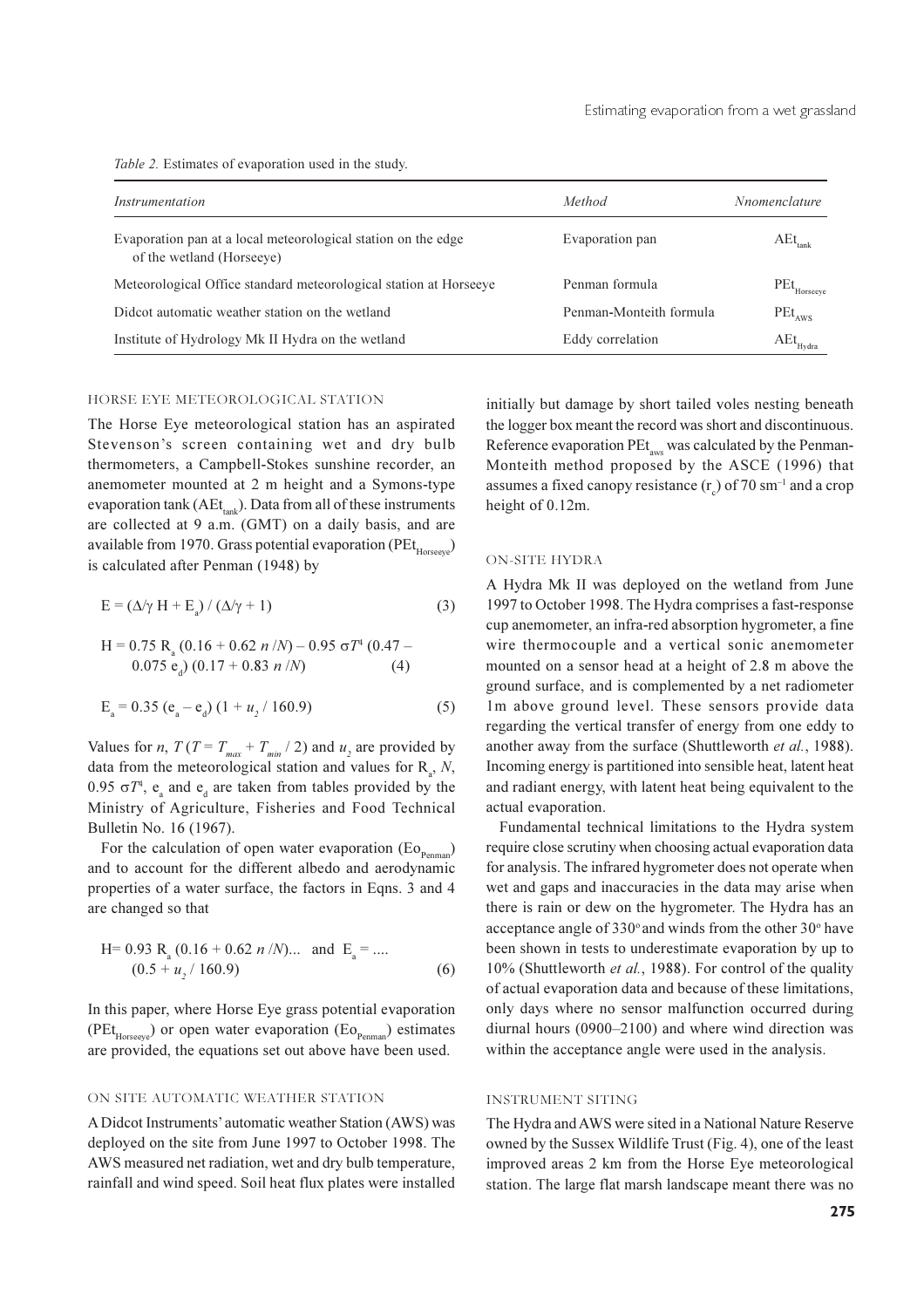difficulty in satisfying instrument requirements of between 200-400 m of undisturbed upwind fetch (Gash, 1986). Site vegetation was dominated by *Agrostis* spp, although there was considerable Juncus spp cover in wetter fields. The Reserve is actively grazed, particularly in summer, and both the Hydra and AWS were placed in a 250 m<sup>2</sup> enclosure to limit damage by stock. Ditch vegetation on the nature reserve is extremely rich, consisting of open water, emergent and bank species. The ditches are particularly rich in pondweeds (Potomageton spp.) and their surfaces are generally covered during the macrophyte growing season (late spring-late summer). In terms of water availability, the site is not necessarily characteristic of the wetland as a whole, being more representative of an original or restored lowland wet grassland habitat: ditch water levels are generally higher at this site than elsewhere on the wetland.

### Wetland water levels

Ditch water level data were employed as a surrogate measure of water availability. Water levels in two inter-connected ditch systems extending through the entire area upwind of the meteorological instrumentation were monitored on a daily basis from 1995 using two OTT water level recorders (Fig. 4). Water table levels in the alluvial clay substrate upwind of the AWS and Hydra were also measured along three field transects in 36, 1 m deep, dipwells (Fig. 4). Depths to the water table were measured whenever the Hydra and AWS were downloaded, roughly on a fortnightly basis.

A further measure of water availability was afforded by a 20-metre resolution topographical survey of the upwind area conducted by the Agriculture Development Advisory Service (ADAS) in 1993. These level data were employed



Fig. 4. The study site including main hydrological features and instrumentation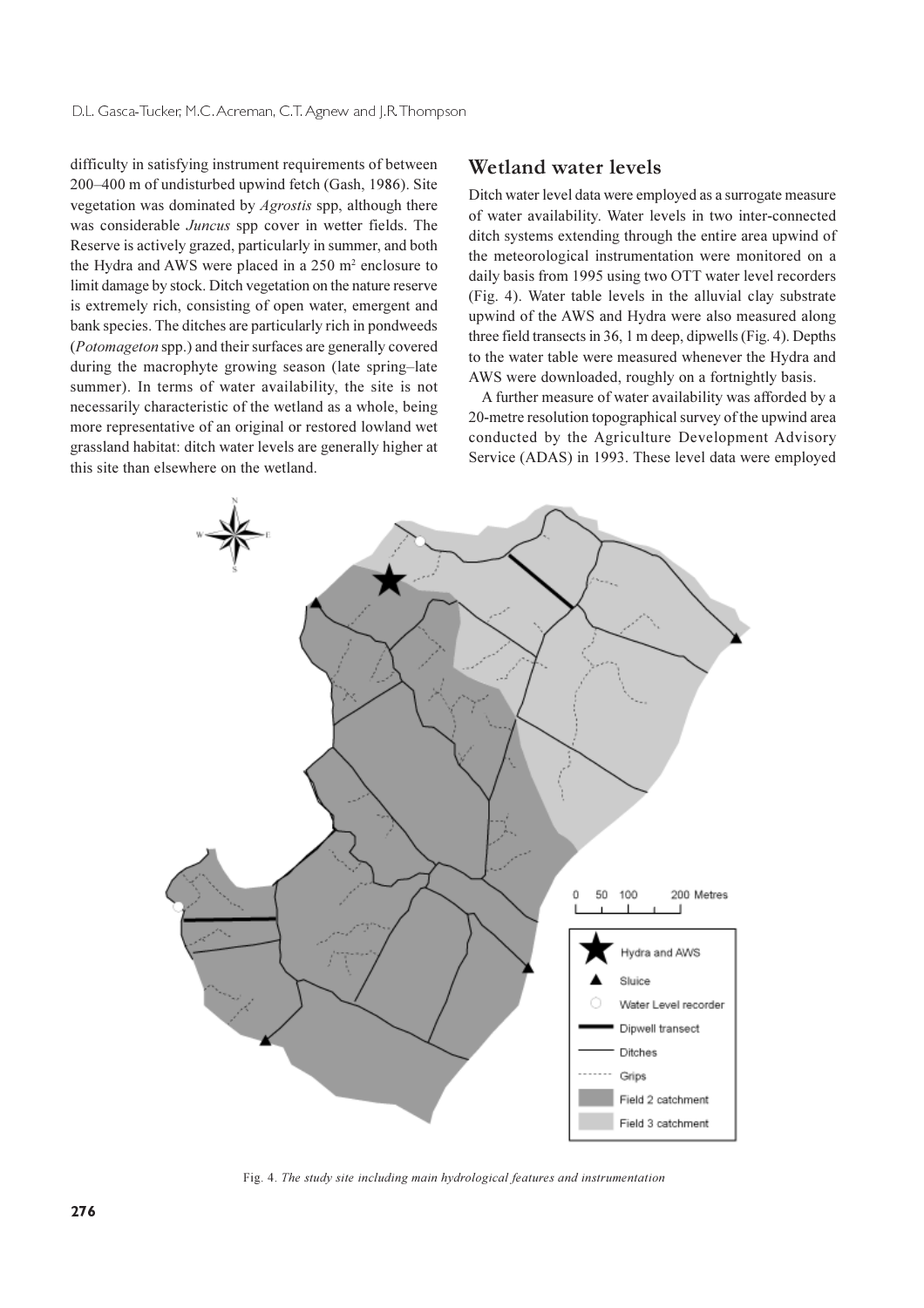Table 3. Ditch water level compared with estimated areal extent of inundation as a percentage of the total areal extent of the nature reserve.

| Ditch water level(m aOD) | Areal extent of inundation<br>(% of total reserve area) |  |
|--------------------------|---------------------------------------------------------|--|
| 1.85                     | $\Omega$                                                |  |
| 1.90                     | 0.0006                                                  |  |
| 1.95                     | 0.03                                                    |  |
| 2.00                     | 0.09                                                    |  |
| 2.05                     | 0.3                                                     |  |
| 2.10                     | 1.3                                                     |  |
| 2.15                     | 3.6                                                     |  |
| 2.20                     | 8.8                                                     |  |

to estimate the theoretical extent of inundation at different ditch water levels (Table 3). These data were obtained using Surfer specialist mapping software (Golden Software Inc) capable of deriving contour maps from coordinate and level data, and calculating the surface area between individual contours. Results of the analysis suggested an exponential relationship between inundation extent and ditch water levels, beginning at levels in excess of 1.85 m above Ordnance Datum (aOD). (Table 3, Fig. 5). The combination of this relationship and observations of ditch water level permitted the derivation of a time series of inundated areas expressed as percentage of total Reserve area. These data are, however, an underestimate, since they account only for ditch induced surface flooding. The data do not account for rainfall falling directly into marsh hollows which, given the low hydraulic conductivity of the marsh substrate  $(0.058 \text{ m day}^{-1})$ , ensured extended surface water presence.

## **Results and discussion**

#### DATA FROM THE HYDRA MKII AND THE AWS

The relationship between actual (AEt) and potential evaporation (PEt), expressed as relative evaporation (RE),



Fig. 5. Map showing the theoretical extent of surface flooding at different ditch water levels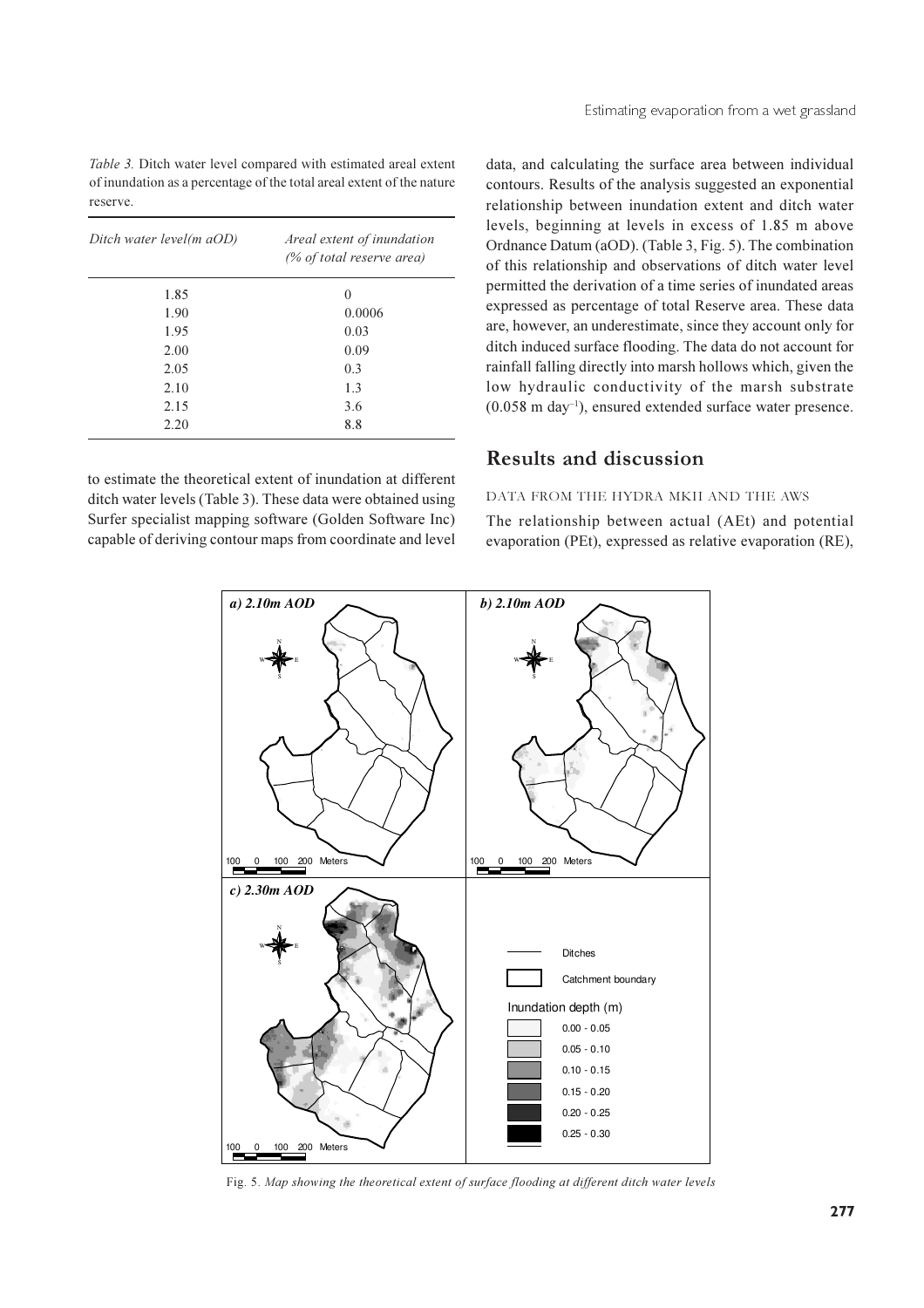was examined in detail using daily actual evaporation flux data from the Hydra (AEt<sub>Hydra</sub>) and AWS (PEt<sub>AWS</sub>). These data were available for two periods in the summer of 1996: 13–26 June (period 1) and 31 August–18 September (period 2), totalling 33 days. Data were also available for two periods in the summer of 1997: 12 July–7 August (period 3). 28 August-8 September (period 4) totalling 40 days. For these periods, filtering of AEt<sub>hydra</sub> data, to eliminate days with hygrometer malfunctions and wind directions outside Hydra acceptance angles, resulted in the loss of 10 days in 1996 (20, 21, 22, 24 and 25 June and 31 August, 1, 2, 10, 11 and 15 September) and 17 days in 1997 (14, 16, 18, 19, 21, 25, 26 and 31 July, 3-7, 29, 30 August and 6 and 8 September). This gave a total of 42 days when all the sensors were working, 22 days in 1996 (Fig. 6a) and 20 in 1997 (Fig. 6b). AEt<sub>Hydra</sub> and PEt<sub>AWS</sub> totals for concurrent five-day periods and for each of the four individual periods for which Hydra data were available were also calculated and employed to calculate RE.



Fig. 6. Daily  $AEt_{Hydra}$ ,  $PEt_{AWS}$  and Relative Evaporation (AE $t_{H}$  $PEt_{\text{avg}}$ ) for available days of summer of (a) 1996 and (b) 1997.

### RELATIVE EVAPORATION (RE) - THE RELATIONSHIP BETWEEN  $\text{AET}_{\text{HYDRA}}$  AND  $\text{PET}_{\text{AVS}}$

In both years double mass analysis between daily AEt<sub>Hydra</sub> and PEt<sub>AWS</sub> suggested that the data were of good quality and comparable. However, a significant difference in the trends of RE in 1996 and 1997 was apparent. Throughout the entire experimental period in 1997, rates of AEt<sub>Hydra</sub> evaporation were greater than  $PEt_{ANS}$  (RE>1). During the summer of 1996, values of RE were generally less than unity, with RE exceeding 1 for 39% of the days for which data were available (Fig. 6). This difference was reflected in the mean values of RE for the two summers: 0.97 for the 22 days of 1996 and 1.58 for the 20 days of 1997.

### WATER AVAILABILITY - HYDROLOGICAL CONDITIONS DURING THE STUDY PERIOD

Evaporation data came from two summers which experienced significantly different water availability. The summer of 1996 was considerably drier than average, with rainfall between June and September being less than half that in the equivalent period of 1997. June–September rainfall was 147 mm and 307 mm in 1996 and 1997 respectively. Rainfall in June, July and September 1996 was 40%, 48% and 37% of respective monthly long-term averages (Fig. 7a). In comparison, June and August 1997 had 333 % and 203% of the respective long-term average monthly rainfall, with 115 mm falling between 20 and 27 June and 61 mm falling in the last week of August. In comparison, July and September were very dry (Fig. 7b), with 49.8% and 8% of monthly long-term averages respectively.

The important influence imparted by the contrasting rainfall totals in the two years on mean ditch water levels is illustrated in Fig. 7c and 7d. Ditch water levels during the summer of 1996 varied from a high of 1.68 m aOD on 12 June falling to a low of 1.25 m aOD on 18 September, close to the dry depth. In contrast, ditch water levels during the summer of 1997 did not fall below 1.60 m aOD and were above 2.00 m aOD for 27 % of all days between June and September (Fig. 7d).

Water table data mirrored these inter-annual differences, with higher groundwater levels in 1997 than 1996 (Figs. 7e and 7f). At the beginning of June 1996 only dipwells in field 3 contained any water and by September all the dipwells on the reserve were at their dry depth, some 0.8-1.0 m beneath the marsh surface (Fig. 7e). At the beginning of the summer of 1997, mean water table levels were at a similar and low level, but rose to within 0.3 m of the marsh surface at the beginning of July and remained above 0.5 m below the surface for the rest of the period (Fig. 7f). Soil pits dug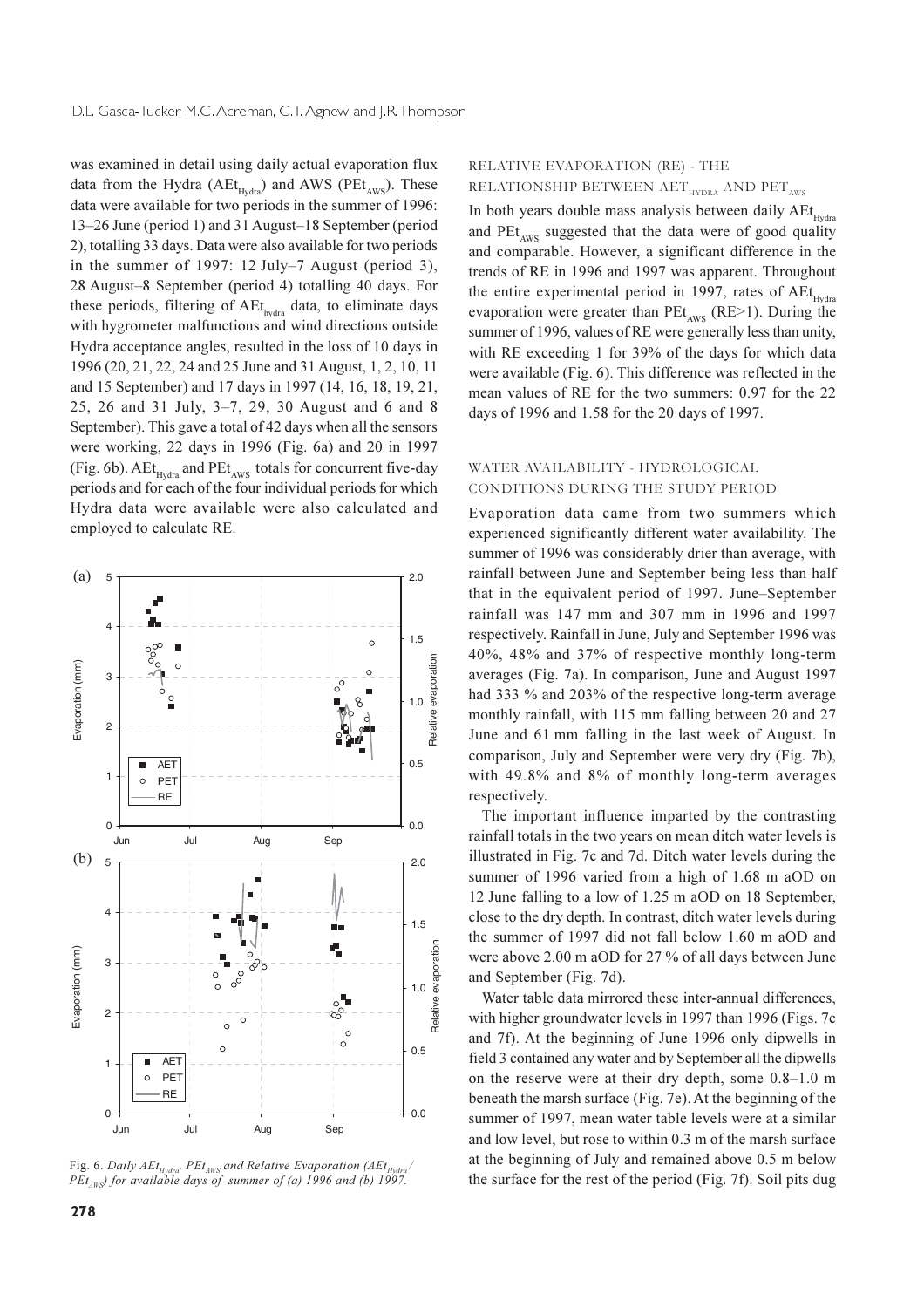

Fig. 7. Summer Water availability on the Sussex Wildlife Trust Reserve. Monthly rainfall June-September (a) 1996 (b) 1997. Ditch water levels in the area upwind of instrumentation (c) 1996 (d) 1997. Mean field-centre water table levels for three fields upwind of instrumentation (e)  $1996(f)1997$ 

in the field suggest that, at this level, the water table is within reach of the roots of the grass, and is therefore likely to play an important role in local evaporation dynamics.

#### RELATIONSHIP BETWEEN RELATIVE EVAPORATION AND WATER AVAILABILITY

The marked differences in the relationships between AEt<sub>Hydra</sub> and  $PEt_{\text{avg}}$  for 1996 and 1997 provided a preliminary indication of the influence of water availability on RE. The clearest difference between these two years was that 1996 was unusually dry while 1997 was unusually wet (Figs. 7a and 7b), suggesting that increases in water availability over the wetland would result in comparative increases in RE. The relationship was examined in more detail using daily, five-day and period evaporation data. A 'period' was defined as a time when there were a continuous set of AEt estimates as discussed above.

Table 4 shows period evaporation data, ditch water levels and RE. Higher ditch water levels were associated with higher values of RE; exceeding the 1.26 coefficient suggested by Priestley and Taylor (1972) when water level is higher than 1.72 m aOD. These results are consistent with those of Acreman et al. (2003), who found a strong

Table 4. Comparison between total relative evaporation (AEt<sub>Hydra</sub>/AWS Penman Monteith) and mean water availability during the four individual periods for which data were available

|    | <i>Period</i> Days in period Period REAEt <sub>Hydra</sub> / $PEt_{AWS}$ | Mean ditch water level<br>$(m \ aOD)$ | Mean water table level<br>$(m \ aOD)$ |
|----|--------------------------------------------------------------------------|---------------------------------------|---------------------------------------|
|    | 0.82                                                                     | 1.64                                  | 1.46                                  |
| 14 | 0.82                                                                     | 1.37                                  | 1.42                                  |
| 13 | 1.54                                                                     | 1.97                                  | 1.87                                  |
|    | 1.66                                                                     | 1.97                                  | 1.86                                  |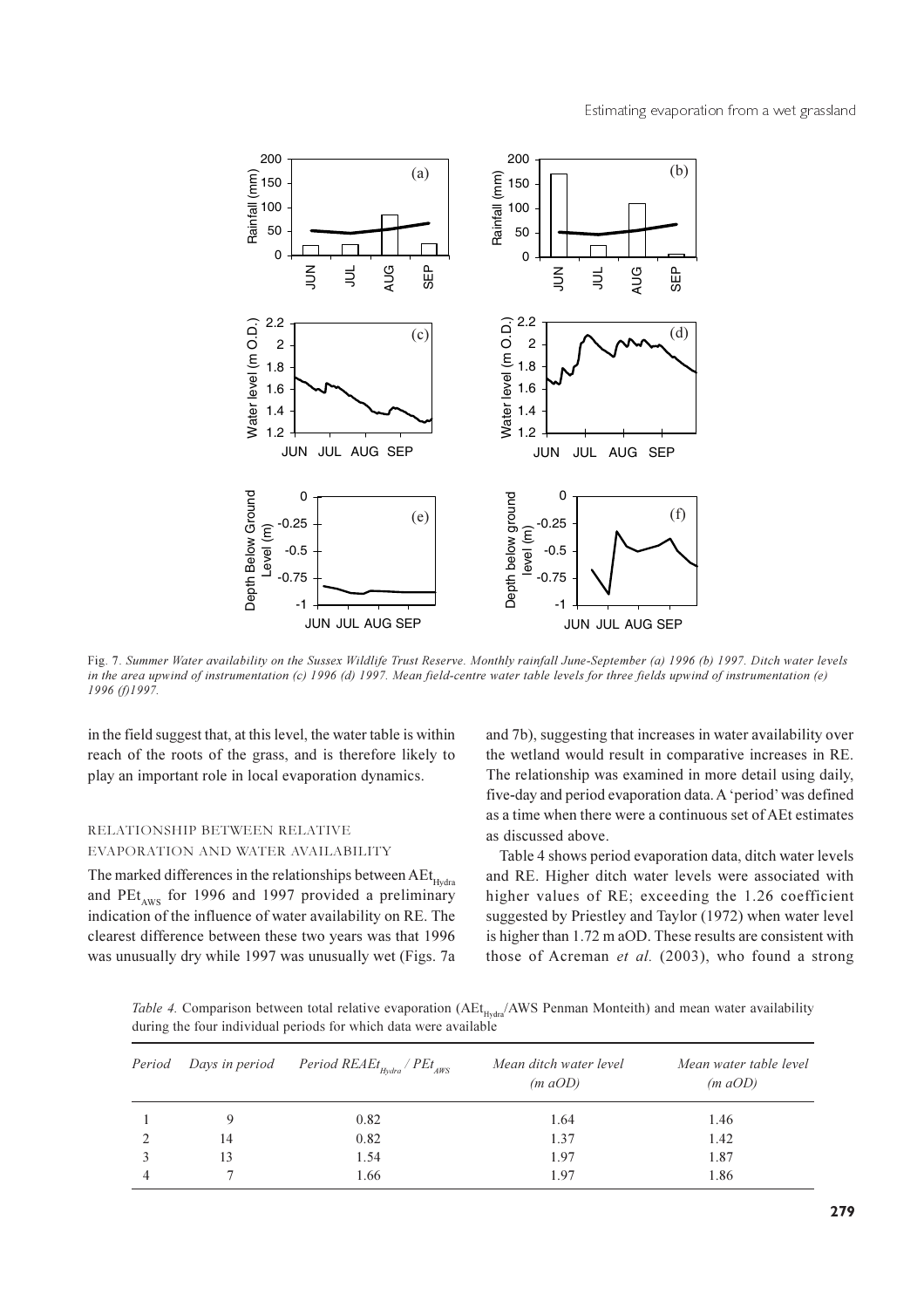

Fig. 8. Relationship between relative evaporation (AEt<sub>ustual</sub>/AWS)  $PEt_{\text{cov}}$  for (a) daily data intervals and (b) five day intervals

correlation between surface resistance and water table depth on a wet grassland at Tadham Moor. Similar results were provided by five-day and daily data. For both five-day and daily evaporation data, PEt<sub>AWS</sub> performed consistently and showed a relationship with AEt<sub>Hydra</sub> that could be related to ditch water for both five-day and daily time-steps (Fig. 8). The equations describing these relationships and associated standard deviations are:

Five-day RE = 0.93 Dlevel – 0.64 (
$$
r^2
$$
= 0.92) (7)

Daily 
$$
RE = 0.9
$$
  $Dlevel - 0.60$   $(r^2 = 0.71)$  (8)

#### COMPARISON OF  $\operatorname{PET_{AWS}}$  ON THE WETLAND AND **HORSE EYE**

Comparisons of potential evaporation estimates from the AWS (PEt<sub>AWS</sub>) and those calculated from Horse Eye meteorological data (PEt<sub>Horseeve</sub>) and evaporation tank (PEt<sub>tank</sub>) are shown in Fig. 9. They show that potential evaporation from the wetland was lower than that at Horse Eve for values in excess of 2.0 mm  $d^{-1}$ . Uncertainty in the relationship was sufficiently large to suggest caution when using Horse Eye evaporation data to estimate actual evaporation from the wetland using the crop coefficient approach.

This variability in the relationship between the wetland PEt<sub>AWS</sub> and PEt<sub>Horseeve</sub> could be attributed to Horse Eye being on higher ground and therefore subject to greater wind speeds. However, a further hypothesis is that it is a result of the absence of a direct measure of net radiation at the Horseeye meteorological station. Instead, the method used for the calculation of the PEt<sub>Horseeye</sub> relied on a seasonal relationship between latitude and sunshine hours. This is an important consideration, given that data from the AWS point to the dominance of the heat budget component of  $PEt_{\text{aux}}$  on the wetland.



Fig. 9. Relationship between PE estimates from the AWS on the wet grassland estimated by the Penman-Monteith method ( $PEt_{avg}$ ) and Horse Eye (a) meteorological data (b) evaporation tank.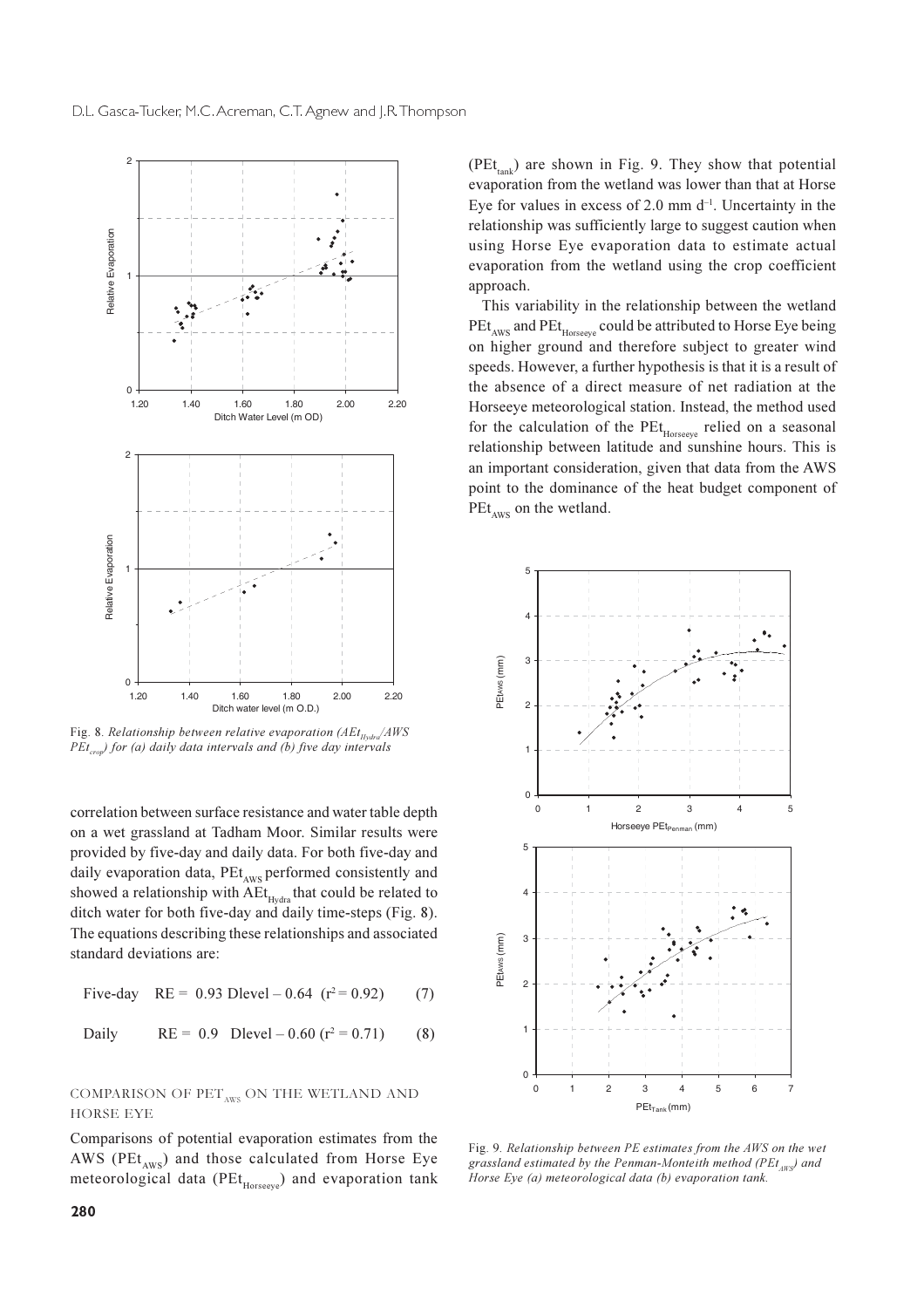# Conclusion

The results of this study show the extent by which actual evaporation from the Pevensey Levels is controlled by meteorological factors and soil water availability. The meteorological conditions can be indicated by PEt estimates provided by Penman-Monteith and water availability by ditch water level data. The results have led to the development of a method for estimating actual evaporation from meteorological data, either from an automatic weather station on the site or from a standard meteorological station. However, the results did support suggestions by Agnew (1981) and Wallace (1991) relating to the limitations of the crop coefficient approach to estimate actual evaporation (AEt) from potential (PEt) estimates. This was particularly evident in the degree of uncertainty in the relationship between RE ( $AEt_{Hvdra}$  /  $PEt_{AWS}$ ) and water availability.

Models, such as that advocated by MORECS, assume that AEt cannot exceed PEt. Data for the Pevensey Levels show that this assumption is incorrect. Values of RE at the highest ditch water levels were in excess of the 1.26 suggested by Priestley and Taylor (1972), a ditch water level of 1.72 m aOD being coincident with the point at which  $AEt = 1.26$  $PEt<sub>aux</sub>$ . These findings are consistent with other estimates of relative evaporation from UK wet grasslands (Gardiner, 1991; Acreman et al., 2003; Gavin and Agnew, 2003) and have extensive implications for water balance calculations in wet grassland areas. Where PEt estimates alone are used as input evaporation data, during conditions of surface saturation, actual evaporation from the grass canopy may be underestimated by more than 50%, while under dry conditions the method will overestimate evaporation. The findings of this study also have implications for wetland restoration schemes in wet grassland areas. Management of wet grasslands has traditionally been based on raising ditch water levels for ecological gain. This study suggests that this practice may increase evaporative loss, a result which should be taken into account when assessing the relative sustainability of these schemes in water resource terms.

### Acknowledgments

The authors wish to thank Mike Stroud and Dave McNeil from the Centre for Ecology and Hydrology, Wallingford, for setting up the equipment and providing advice on data analysis, Neil Fletcher, warden of the Sussex Wildlife Trust NNR where this research was conducted, and Matt Levine. The PhD research of David Gasca-Tucker upon which this paper is partly based was funded by the Jackson Environment Institute (UCL) with additional support being provided by the EU SHYLOC (System for Hydrology using

Land Observation for model Calibration) project and the UCL Department of Geography.

### **References**

- Acreman, M.C. and José, P., 2000. Wetlands. In: Hydrology of the  $UK - a$  study of change. M.C. Acreman (Ed.), Routledge, London, UK. 204-224.
- Acreman, M.C. and Miller, F., 2006 Hydrological impact assessment of wetlands. Proc. Int. Symp. on groundwater sustainability, Alicante, Spain. (In press).
- Acreman, M.C., Harding, R.J., Lloyd, C.R. and McNeil, D.D., 2003. Evaporation characteristics of wetlands: experience from a wet grassland and a reedbed using eddy correlation measurements. Hydrol. Earth Syst. Sci., 7, 11-22.
- Agnew, C.T., 1991 Evaluation of a soil water balance model for the analysis of agricultural drought in the Sahel. IAHS Publication no. 199.
- Agnew, C.T. and Gavin, H., 2000 Evaporation from a wet grazing marsh. Proc. BHS 7th National Symposium, Newcastle, UK. 5.1- $5.3.$
- American Society of Civil Engineers, 1996. Hydrology Handbook. ASCE. Manuals and Reports on Engineering Practice No. 28. New York, USA.
- Benstead, P., Drake, M., José, P., Mountford, J.O., Newbold, C. and Treweek, J., 1997. The wet grassland guide – managing floodplain and coastal wet grasslands for wildlife. Royal Society for the Protection of Birds, Sandy, UK.
- Cain, J.D., 1998. Modelling evaporation from plant canopies. Institute of Hydrology Report No. 132, Institute of Hydrology, Wallingford, UK.
- Cook, H.F. and Moorby, H., 1993. English marshlands reclaimed for grazing: a review of the physical environment. J. Environ. Manage, 38, 55-72.
- Crundwell, M.E., 1987. The calculation of evapotranspiration from the Ichekul Wetland aided by remotely sensed data. MPhil Thesis. University College London, London, UK.
- Dolman, A.J., 1992. A note on areally-averaged evaporation and the value of effective surface conductance. J. Hydrol., 138, 583-589
- Doorenboos, J. and Pruitt, W., 1977. Crop water requirements. Irrigation and Drainage paper 24. FAO, Rome, Italy.
- Douglas, S., 1993. Water resource balance for the Pevensey Levels catchment. Unpublished report. National Rivers Authority, Worthing, UK. 35pp.
- Gardner, C., 1991. Water regime of river meadows. Yarnton Mead case study. Report to Ministry of Agriculture, Fisheries and Food. Institute of Hydrology, Wallingford, UK.
- Gasca-Tucker, D.L., 2005. Hydrology of the Pevensey Levels. PhD Thesis University of London, London, UK.
- Gash, J.H.C., 1986. Observations of turbulence downwind of a forest-heath interface. Bound. Layer Meteorol., 36, 227-237.
- Gavin, H. and Agnew, C.T., 2000. Estimating evaporation and surface resistance from a wet grassland. Phys. Chem. Earth B, 25, 599-604.
- Gavin, H. and Agnew, C.T., 2003. Evaluating the reliability of point estimates of wetland reference evaporation. Hydrol. Earth Syst. Sci., 7, 3-10.
- Hough, M., 1997. The Meterological Office Rainfall and Evaporation Calculation System (MORECS). Hydrological Memorandum no. 45. Meteorological Office, Bracknell, UK.
- Lansley, D., 1998. Evaporation over the Pevensey Levels wetland. MSc Dissertation. Reading University, Reading, UK.